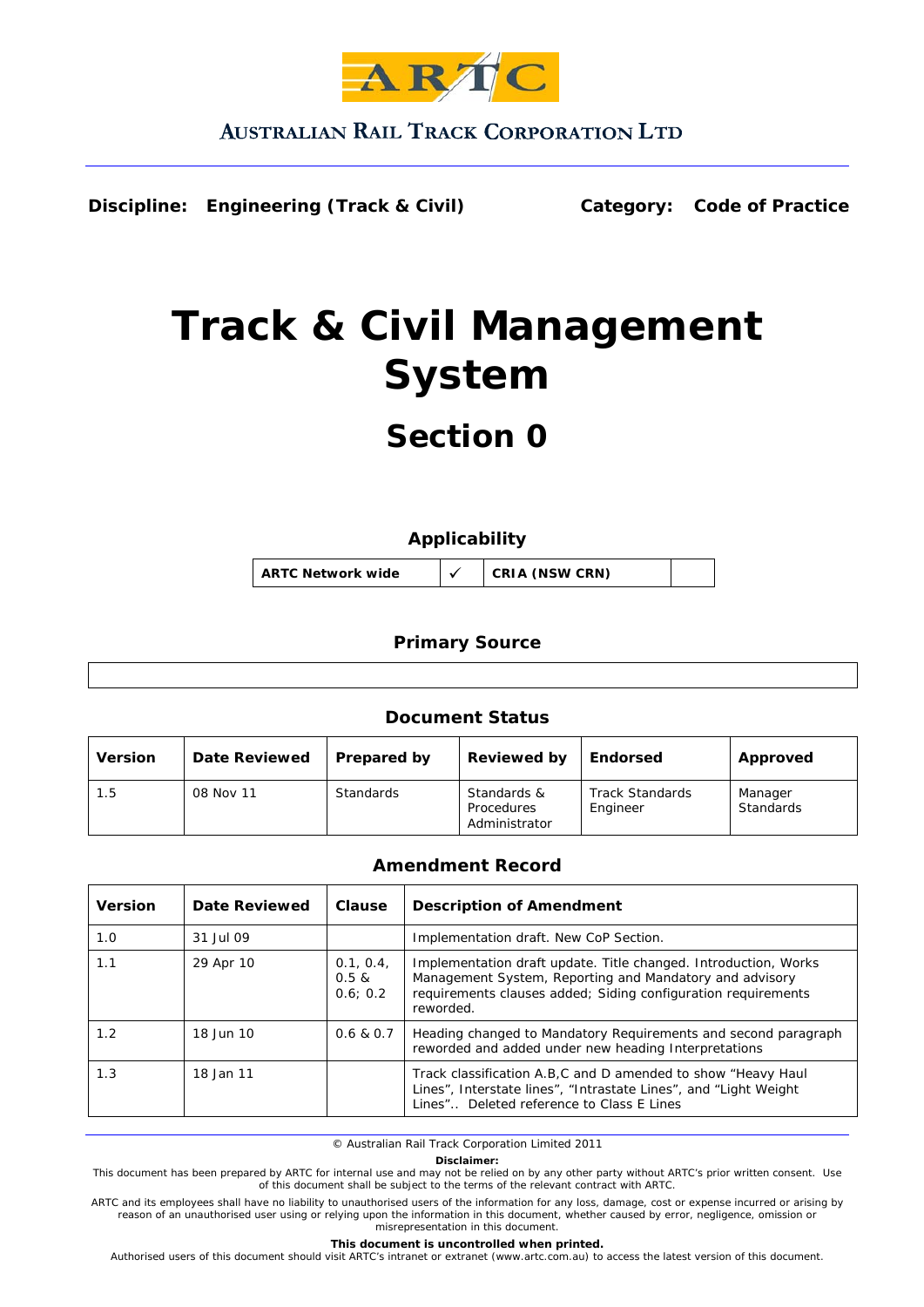

|     | 27 May 11 | 0.9 | New clause on existing assets and superseded standards                      |
|-----|-----------|-----|-----------------------------------------------------------------------------|
| 1.5 | 08 Nov 11 |     | Banner added regarding elements of RISSB National CoP being<br>incorporated |

**This ARTC CoP has drawn on the Rail Industry Safety and Standards Board (RISSB) National Code of Practice Volume 4, Track and Civil Infrastructure, but is not identical. The ARTC CoP has been subject to Risk Assessment as required by the various State Rail Safety Regulators. The results of these risk assessments have made it necessary to deviate from the RISSB CoP in some areas. ARTC maintains traceability of the differences.**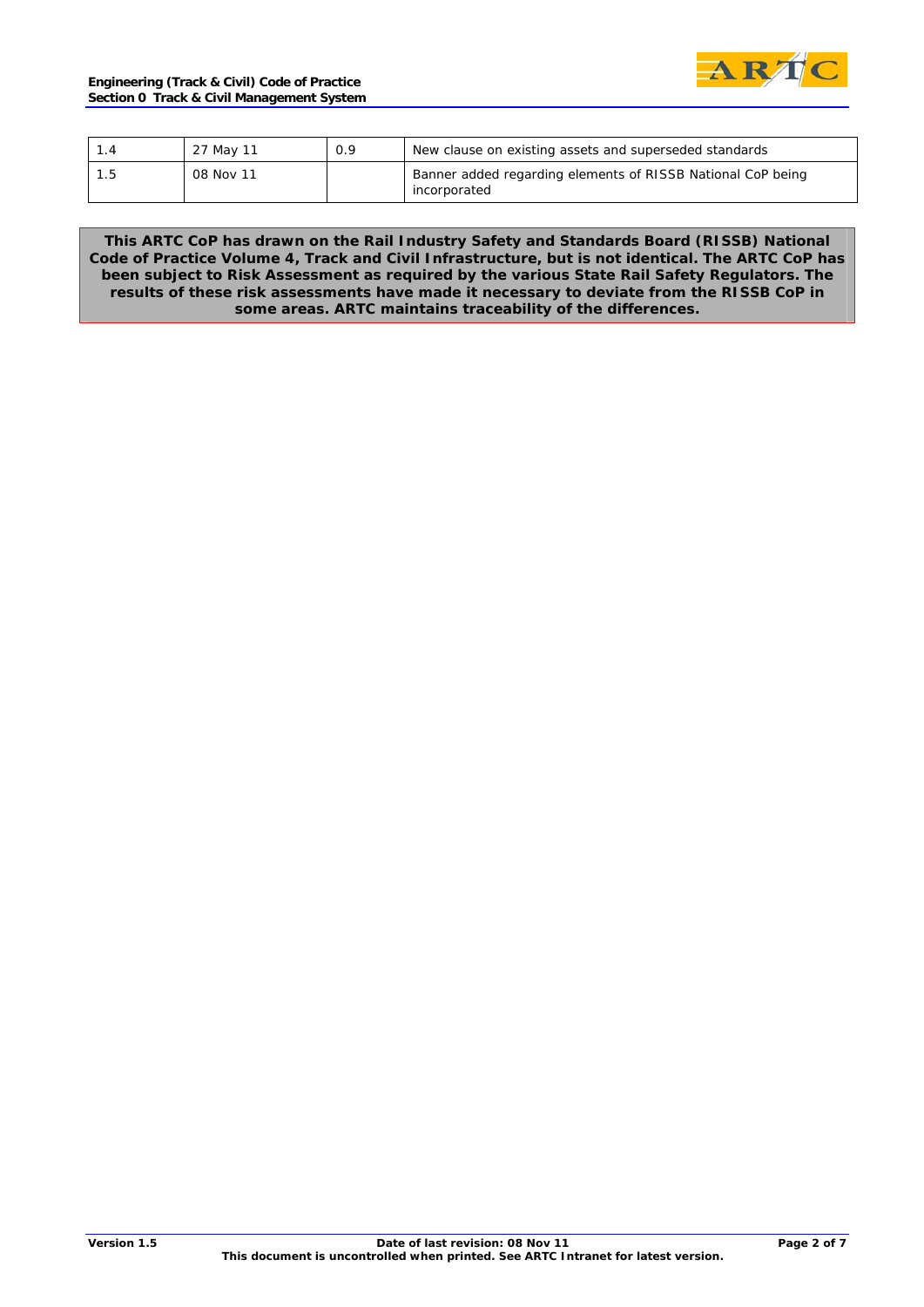

## **Contents**

| 0 |     |  |
|---|-----|--|
|   |     |  |
|   |     |  |
|   |     |  |
|   |     |  |
|   |     |  |
|   | 0.6 |  |
|   |     |  |
|   |     |  |
|   |     |  |
|   |     |  |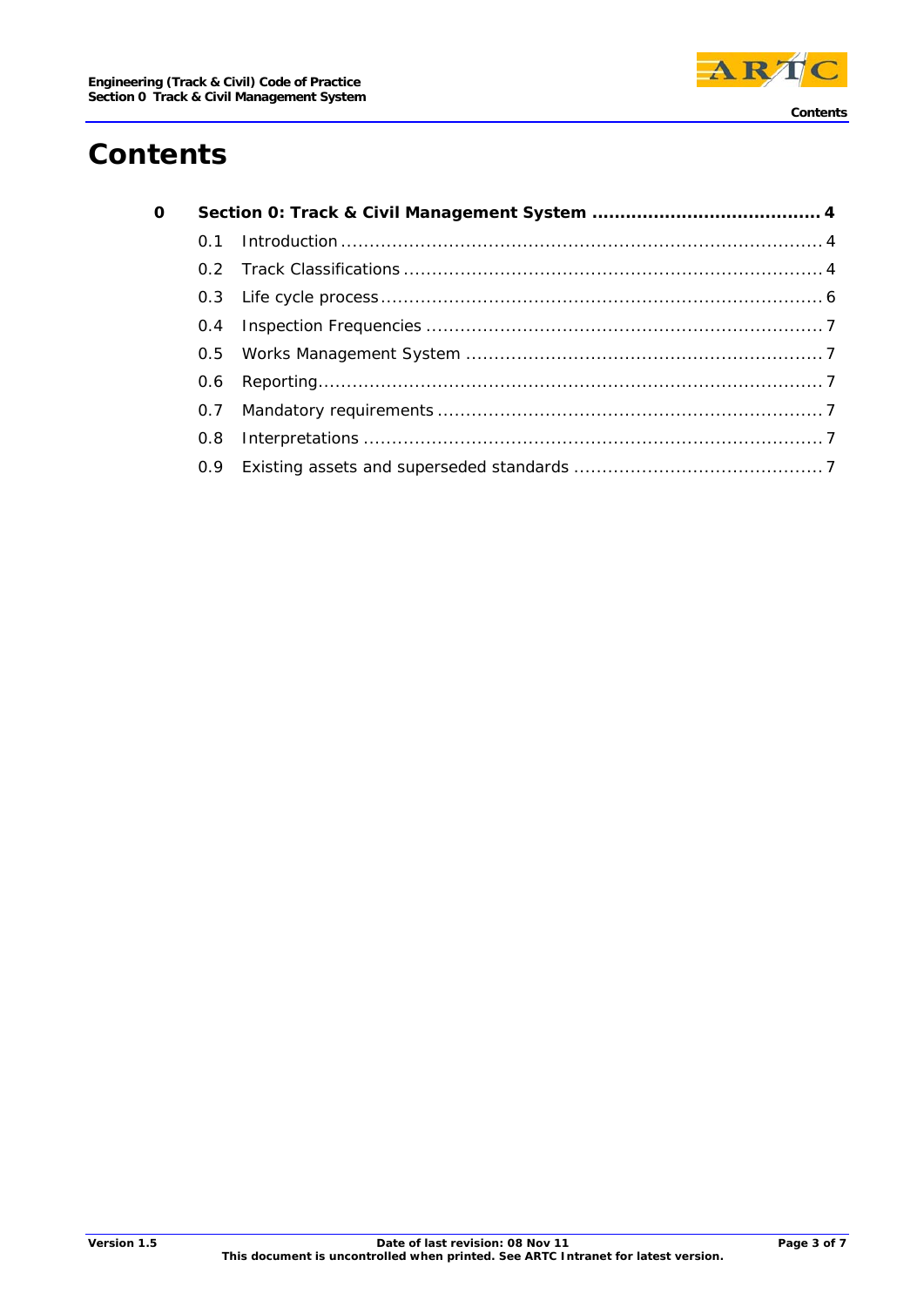

## **0 Section 0: Track & Civil Management System**

## **0.1 Introduction**

The Australian Rail Corporation Track & Civil Code of Practice (ARTC T&C CoP) defines mandatory requirements for design, construction and maintenance of ARTC railway infrastructure.

ARTC T&C CoP and its supporting standards and procedures take precedence over all national and international standards.

## **0.2 Track Classifications**

Main lines are classified according to the traffic operating on them. Table 1 sets out these classifications.

Main lines include crossing loops, refuge loops and 'sidings' where operating speeds in excess of 25km/hr are possible.

a) Main line track classifications.

The nominal maximum allowable train speeds and axle load for each class of main line are as detailed in Table 1. The definitive speed and axle load conditions for all rolling stock (which may be higher or lower than the speed or nominal maximum axle shown in Table 1) is given in the Train Operations Condition Manual (TOC Manual) or Route Access Standard (RAS).

Superior e.g. XPT, rolling stock may be authorised to operate at higher speeds than shown in Table 1.

Due to their limited number locomotives may be permitted to run at higher speeds than wagons with equivalent axle loads

#### **Table 1 – Details of the axle load speed framework**

#### HEAVY AXLE LOAD. HUNTER VALLEY LINES

These include Islington Junction to Maitland (Dn main), Maitland to Waratah(Up main), Waratah to Islington, Maitland to Muswellbrook, Muswellbrook to Werris Creek, Muswellbrook to Ulan,

| Train type                                                         | Maximum | Maximum Axle Load(tonnes) | Classification to |                |  |
|--------------------------------------------------------------------|---------|---------------------------|-------------------|----------------|--|
|                                                                    | Speed   | Locos                     | Wagons*           | AS 7630 : 2010 |  |
|                                                                    | (km/h)  |                           |                   |                |  |
| Freight                                                            | 115     | 22.3                      | 19.5              | 115MLF19.5     |  |
|                                                                    | 100     | 22.8                      | 21                | 100MLF21       |  |
|                                                                    | 80      | 29.3                      | 25                | 80MLF25        |  |
|                                                                    | 60      | 29.3                      | 30                | 60HHF30        |  |
| Passenger                                                          |         |                           |                   |                |  |
| XPT/railcar                                                        | 160     | N/A                       |                   | 160HSP         |  |
| Xplorer                                                            | 145     | N/A                       |                   | 145MSP         |  |
| Diesel Haul                                                        | 115     | 19                        |                   | 115MSP19       |  |
| *These maximums are not permitted on all Heavy Haul Lines.         |         |                           |                   |                |  |
| There are also some sections where higher speeds are allowed.      |         |                           |                   |                |  |
| Refer to the RAS manual for axle load speed for each line section. |         |                           |                   |                |  |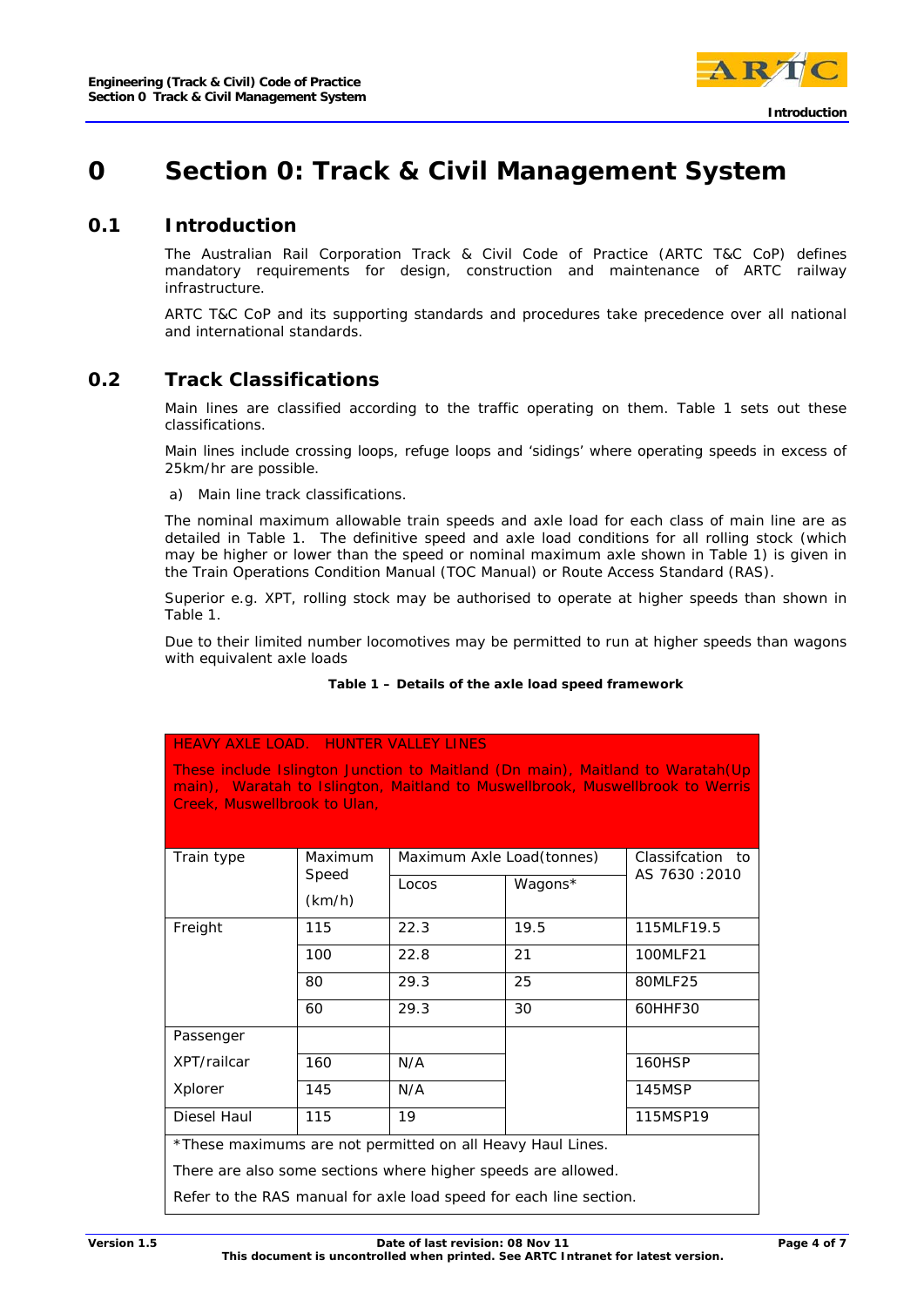

| <b>INTERSTATE LINES</b><br>These include all ARTC interstate lines                                                                                                                             |                 |                            |                   |               |  |  |
|------------------------------------------------------------------------------------------------------------------------------------------------------------------------------------------------|-----------------|----------------------------|-------------------|---------------|--|--|
| Freight                                                                                                                                                                                        | Maximum         | Maximum Axle Load (tonnes) | Classification to |               |  |  |
|                                                                                                                                                                                                | Speed<br>(km/h) | Locos                      | Wagons*           | AS 7630:2010  |  |  |
| Freight                                                                                                                                                                                        | 115             | 22.7                       | 21                | 115MLF21      |  |  |
|                                                                                                                                                                                                | 110             | 22.7                       | 21                | 110MLF21      |  |  |
|                                                                                                                                                                                                | 100             | 22.8                       | 21                | 100MLF21      |  |  |
|                                                                                                                                                                                                | 80              | 22.8                       | 23                | 80MLF23       |  |  |
|                                                                                                                                                                                                | 65              | 22.8                       | 25                | 65MLF25       |  |  |
| Passenger                                                                                                                                                                                      |                 |                            |                   |               |  |  |
| XPT/railcar                                                                                                                                                                                    | 160             | N/A                        |                   | <b>160HSP</b> |  |  |
| Xplorer                                                                                                                                                                                        | 145             | N/A                        |                   | 145MSP        |  |  |
| Diesel Haul                                                                                                                                                                                    | 115             | 19                         |                   | 115MSP19      |  |  |
| These maximums are not permitted on all Interstate Lines<br>Refer to the RAS manual for axle load speed for each line section.<br>$\star\star$<br>Limits on P2 forces also apply. Refer to RAS |                 |                            |                   |               |  |  |

| <b>INTRASTATE LINES</b>                                                                             |                 |                            |         |                      |  |  |  |
|-----------------------------------------------------------------------------------------------------|-----------------|----------------------------|---------|----------------------|--|--|--|
| These include Gap to Dubbo, Dubbo to Goobang Junction, Ulan to Merrygoen,<br>and the Portland line. |                 |                            |         |                      |  |  |  |
| Train type                                                                                          | Maximum         | Maximum Axle Load (tonnes) |         | Classification<br>to |  |  |  |
|                                                                                                     | Speed<br>(km/h) | Locos                      | Wagons* | AS 7630:2010         |  |  |  |
| Freight                                                                                             | 100             | 19                         | 19.5    | 100BLF19.5           |  |  |  |
|                                                                                                     | 80              | 22.3                       | 19.5    | 80BLF19.5            |  |  |  |
|                                                                                                     | 70              | 22.3                       | 20.25   | 70BLF20              |  |  |  |
|                                                                                                     | 60              | 22.8                       | 20.25   |                      |  |  |  |
|                                                                                                     | 55              | 22.8                       | 23      |                      |  |  |  |
| Passenger                                                                                           |                 |                            |         |                      |  |  |  |
| XPT/railcar                                                                                         | 100             | N/A                        |         |                      |  |  |  |
| Xplorer                                                                                             | 100             | N/A                        |         |                      |  |  |  |
| Diesel Haul                                                                                         | 100             | 19                         |         |                      |  |  |  |
| These maximums are not permitted on all Intrastate Lines                                            |                 |                            |         |                      |  |  |  |
| Refer to the RAS manual for axle load speed for each line section.                                  |                 |                            |         |                      |  |  |  |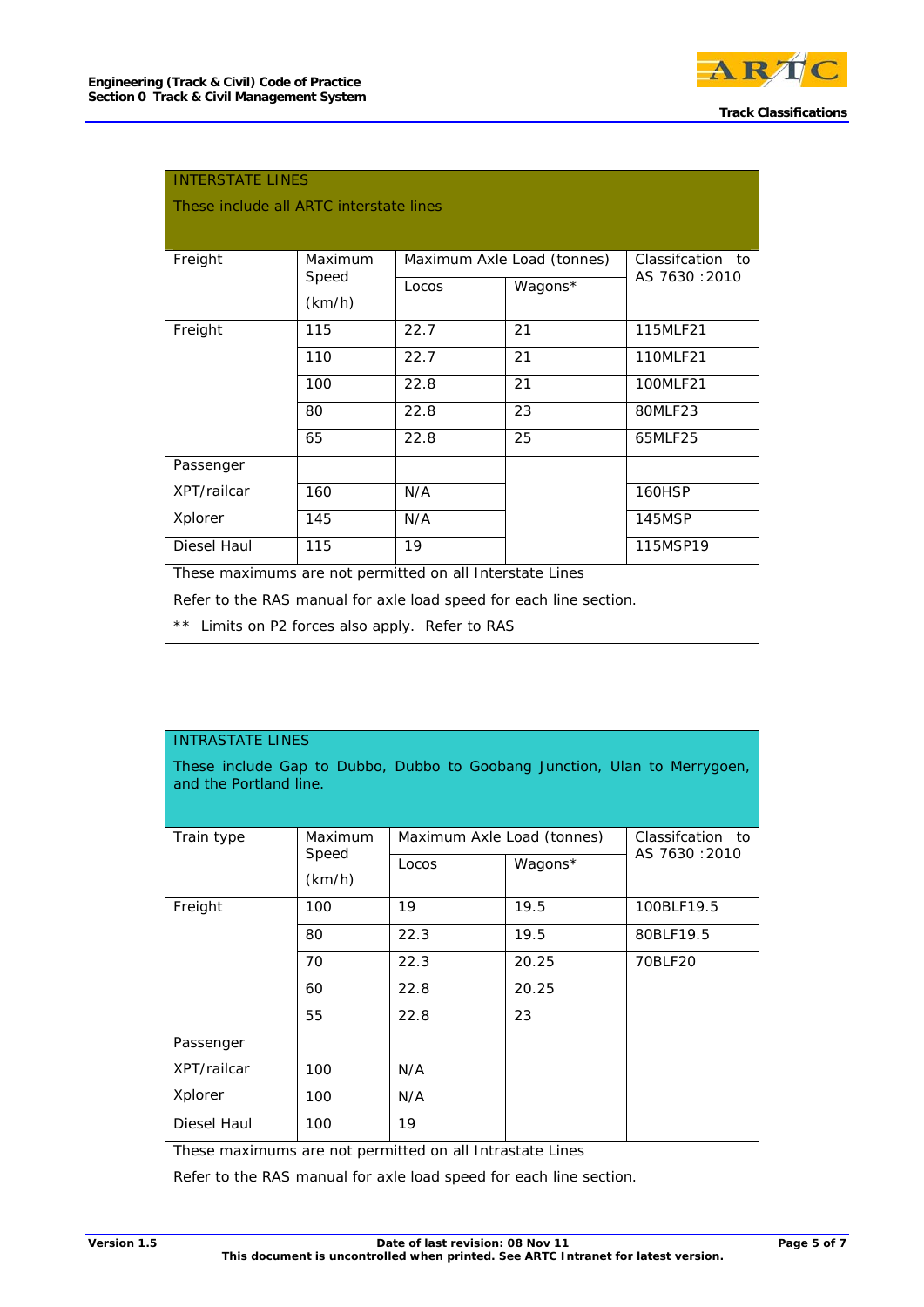

| <b>LIGHT WEIGHT LINES</b>                                             |                 |       |                            |                |  |  |  |  |
|-----------------------------------------------------------------------|-----------------|-------|----------------------------|----------------|--|--|--|--|
| These include the Benalla to Oaklands line                            |                 |       |                            |                |  |  |  |  |
|                                                                       |                 |       |                            |                |  |  |  |  |
| Train type                                                            | Maximum         |       | Maximum Axle Load (tonnes) |                |  |  |  |  |
|                                                                       | Speed<br>(km/h) | Locos | Wagons*                    | AS 7630 : 2010 |  |  |  |  |
| Freight                                                               | 70              | 19.5  | 19                         | 70BLF19        |  |  |  |  |
|                                                                       | 55              | 22.3  | 19                         |                |  |  |  |  |
| Passenger                                                             |                 |       |                            |                |  |  |  |  |
| XPT/railcar                                                           |                 |       |                            |                |  |  |  |  |
| Xplorer                                                               |                 |       |                            |                |  |  |  |  |
| Diesel Haul                                                           |                 |       |                            |                |  |  |  |  |
| These maximums are not permitted on all Light Weight Intrastate Lines |                 |       |                            |                |  |  |  |  |
| Refer to the RAS manual for axle load speed for each line section.    |                 |       |                            |                |  |  |  |  |

#### b) Siding configuration

Sidings, maximum speed 25kph, cover all tracks not specified above. As a minimum requirement the configuration for new siding construction, upgrading or maintenance are shown in Table 2. Rails may be new or used. When relaying with used rail the reportable rail wear limits shown in Section 1.1.1(b) should not be exceeded.

Unless specifically excluded axle loads permitted to operate on main lines are permitted to operate in sidings.

| Siding<br>connected<br>to track<br>class | <b>Rail section</b><br>when<br>upgraded<br>kg/m | Rail type            | <b>Nominal</b><br>ballast<br>depth<br>mm | Sleeper type          | <b>Ballast</b><br>grade |
|------------------------------------------|-------------------------------------------------|----------------------|------------------------------------------|-----------------------|-------------------------|
| Heavy Haul                               | 53/60                                           | Welded               | 250                                      | Concrete              | Standard                |
| Interstate                               | 47/53                                           | Welded               | 150                                      | Timber/steel/concrete | Standard                |
| Intrastate                               | 40/47/50/53.                                    | Jointed or<br>Welded | 150                                      | Timber/steel          | Standard/fine           |

**Table 2 - Sidings** 

Sidings connected to Light weight Lines should be of a similar standard to the main line.

## **0.3 Life cycle process**

The Code follows the lifecycle for each component of the track and civil infrastructure.

The Code contains the new design and construction standards for the components, It is noted that the existing track may not have been constructed to these design and construction standards. The Code gives guidance regarding extra controls that can be introduced to address this; for example where there is lighter rail, a control can be higher maintenance for weld geometry (ie rail grinding)

The inspection and assessment regime contains intervention limits and response actions for the components. Repair brings the component to a condition above the intervention limit. The